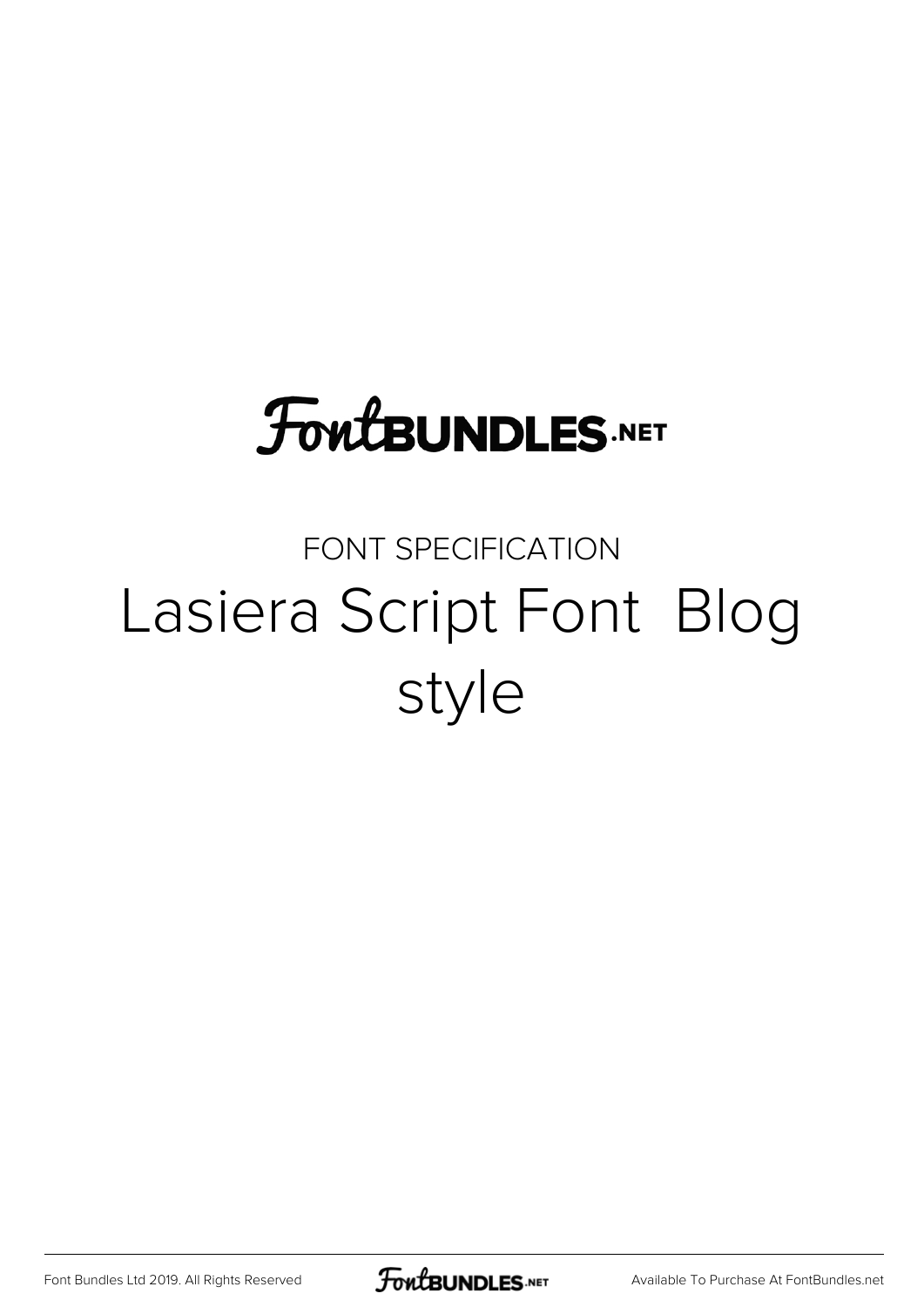## Lasiera Script - Regular

**Uppercase Characters** 

 $127941772011091$  $RSTURTNTXYAZ$ 

Lowercase Characters

 $a$  bode  $\{gh\cup f\}$  (thin pg  $\sqrt{g}$  Uw the xg  $\}$ 

**Numbers** 

 $0423456789$ 

Punctuation and Symbols

 $\# \quad \varphi \quad \textcolor{red}{\dot{\times}} \quad \textcolor{red}{\dot{\times}} \quad \textcolor{red}{\dot{\times}} \qquad \textcolor{red}{\dot{\times}} \qquad \textcolor{red}{\dot{\times}} \qquad \textcolor{red}{\dot{\times}} \qquad \textcolor{red}{\dot{\times}} \qquad \textcolor{red}{\dot{\times}} \qquad \textcolor{red}{\dot{\times}} \qquad \textcolor{red}{\dot{\times}} \qquad \textcolor{red}{\dot{\times}} \qquad \textcolor{red}{\dot{\times}} \qquad \textcolor{red}{\dot{\times}} \qquad \textcolor{red}{\dot{\times}} \qquad \textcolor{red}{\dot{\times}} \qquad \textcolor$  $\prod_{i=1}^{n}$  $\leftarrow$  = > ?  $[$   $\setminus$   $]$   $\{$   $|$   $\}$   $|$   $f$  $\frac{1}{2}$  $\mathcal{R}$  $\odot$ 

All Other Glyphs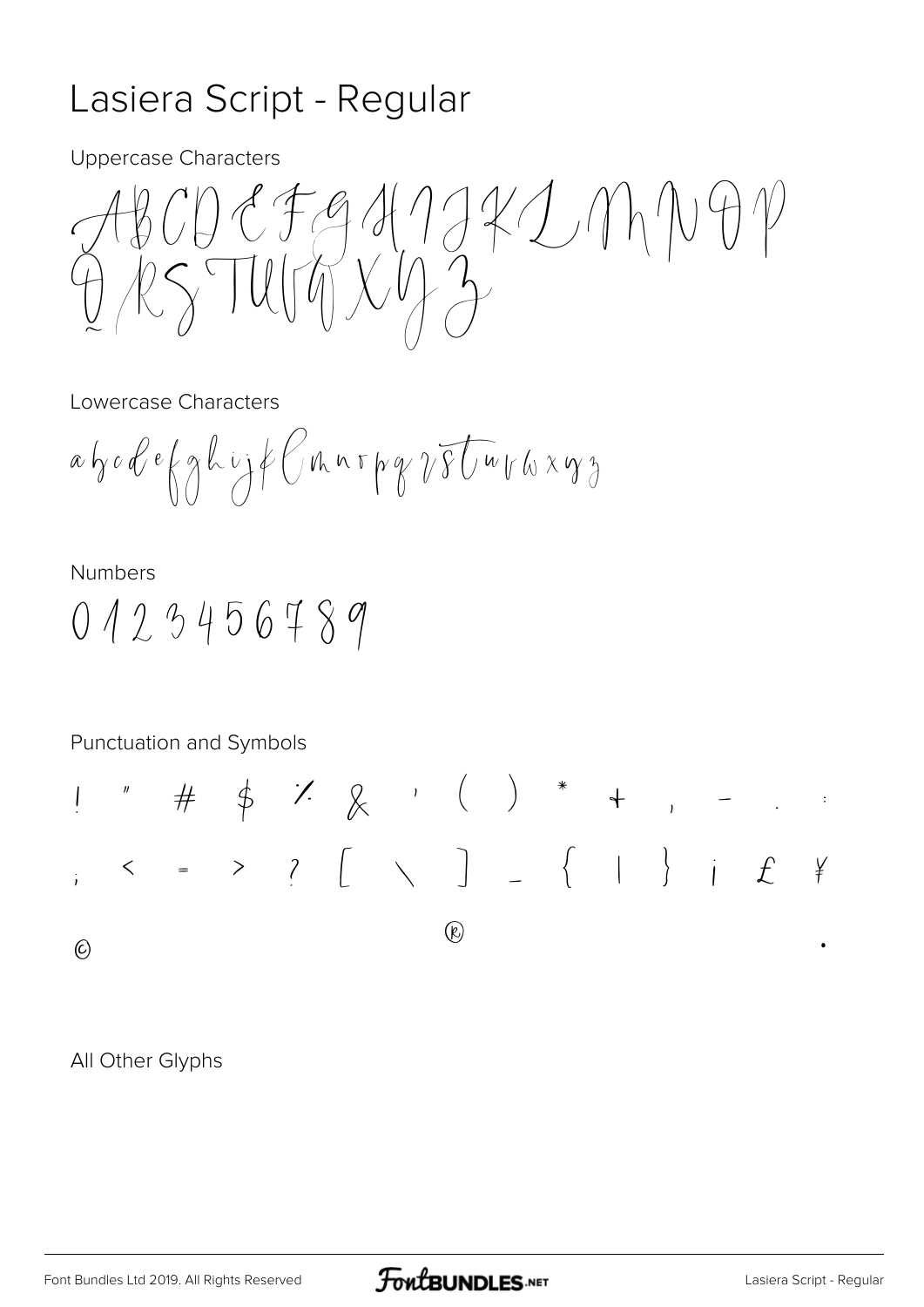À Á Â Ã Ä Å Æ Ç È  $\acute{c}$   $\acute{c}$   $\acute{c}$   $\grave{\gamma}$   $\acute{\gamma}$   $\acute{\gamma}$   $\acute{\gamma}$   $\acute{\gamma}$   $\acute{\gamma}$ Ò Ó Ô Õ Ö Ø Ù Ú Û  $\bigcup_{\alpha}^{\infty}$   $\bigcap_{\beta}$   $\beta$  à á â  $\alpha$  à à  $\mathring{\alpha}$  are  $\mathring{\nu}$  if  $\mathring{e}$  if  $\mathring{e}$  if  $\mathring{e}$  if  $\mathring{\nu}$  if  $\mathring{\nu}$  $\hat{U}$   $\ddot{U}$   $\delta$   $\tilde{W}$   $\dot{\tilde{V}}$   $\delta$   $\tilde{V}$   $\delta$   $\tilde{V}$   $\delta$  $\div$   $\kappa$  *ù* ú û ü ý þ ÿ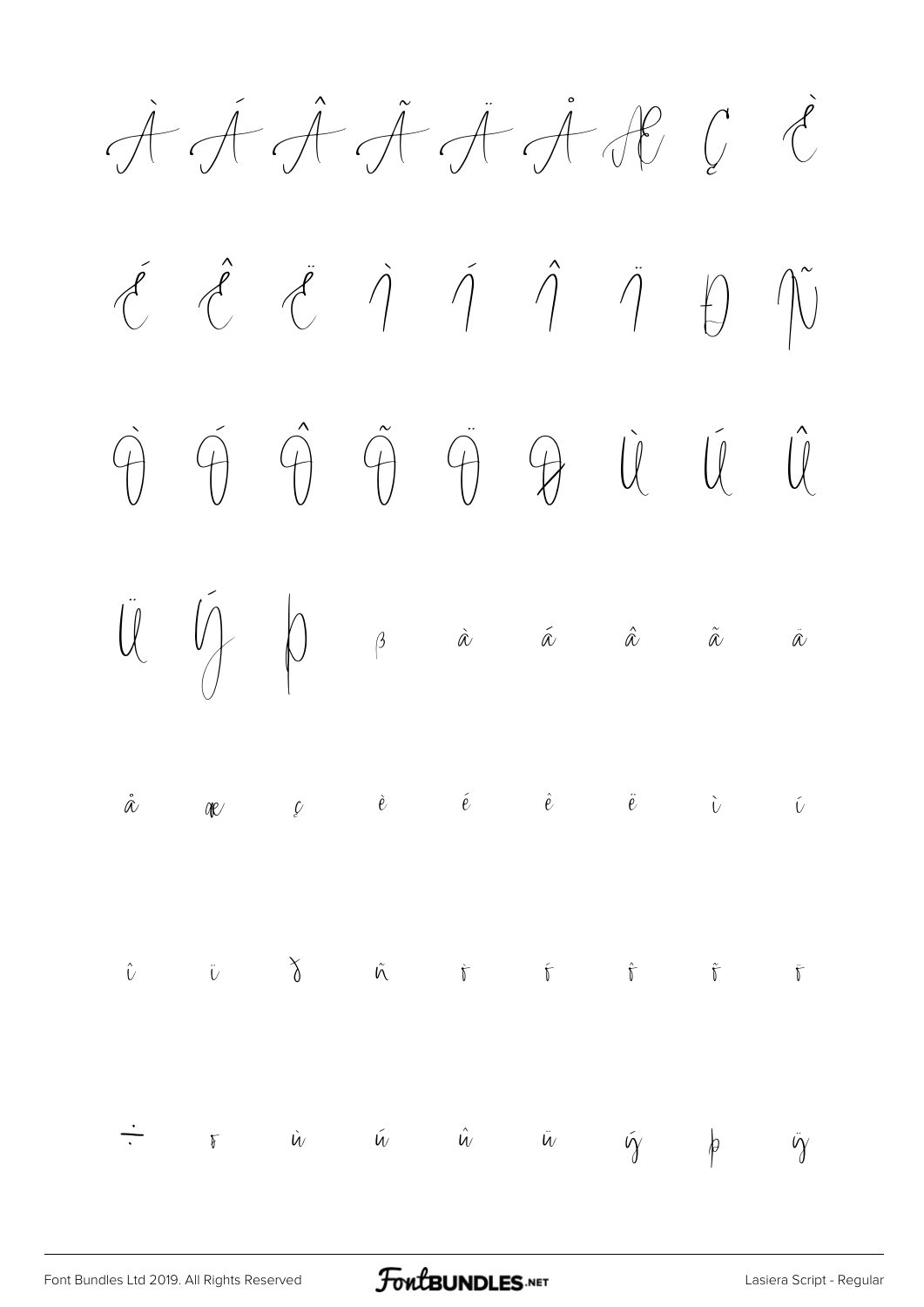$\overline{A}$   $\overline{a}$   $\overline{A}$   $\overline{a}$   $\overline{A}$   $\overline{a}$   $\overline{C}$   $\overline{c}$   $\overline{C}$  $\check{c}$   $\check{c}$   $\check{D}$   $\theta$   $\theta$   $\theta$   $\check{\theta}$   $\check{e}$  $\check{\mathcal{C}}$  è  $\check{\mathcal{C}}$  e  $\check{\mathcal{C}}$  è  $\check{\mathcal{C}}$   $\check{\mathcal{C}}$ ġ Ģ ģ ħ Ī ī Į į İ ı Ķ ķ Ĺ ĺ Ļ ļ Ľ ľ  $\begin{matrix} \mathcal{C} & \hat{\mathcal{N}} \end{matrix}$  in  $\begin{matrix} \mathcal{N} & \mathcal{N} \end{matrix}$  in  $\begin{matrix} \hat{\mathcal{N}} & \hat{\mathcal{N}} \end{matrix}$  in  $\begin{matrix} \hat{\mathcal{N}} & \hat{\mathcal{N}} \end{matrix}$  in  $\begin{matrix} \hat{\mathcal{N}} & \hat{\mathcal{N}} \end{matrix}$  $\tilde{\Theta}$  i  $\mathbb{C}$   $\kappa$   $\overline{\mathbb{R}}$   $\tilde{\nu}$   $\mathbb{R}$   $\gamma$   $\overline{\mathbb{R}}$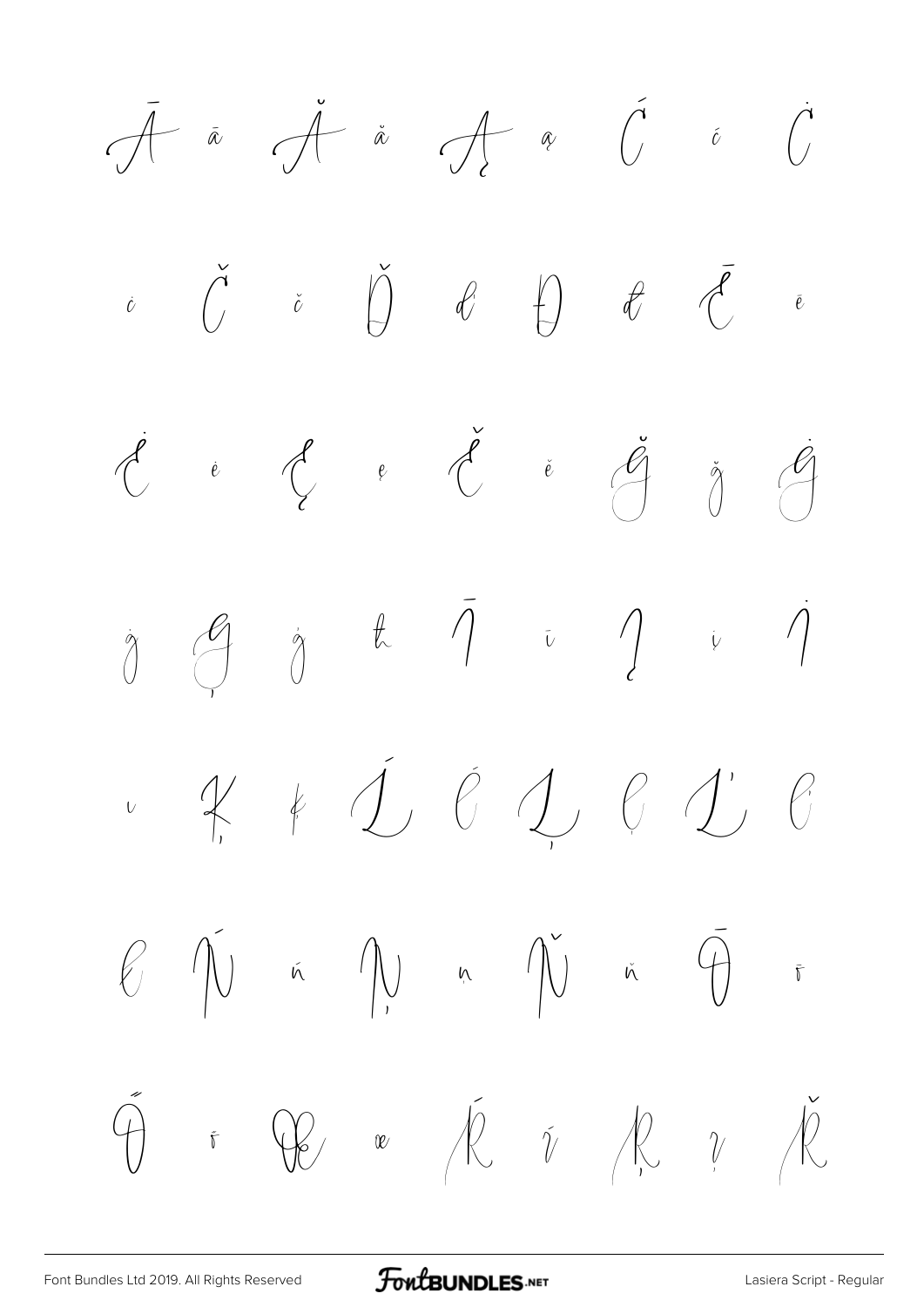

FontBUNDLES.NET